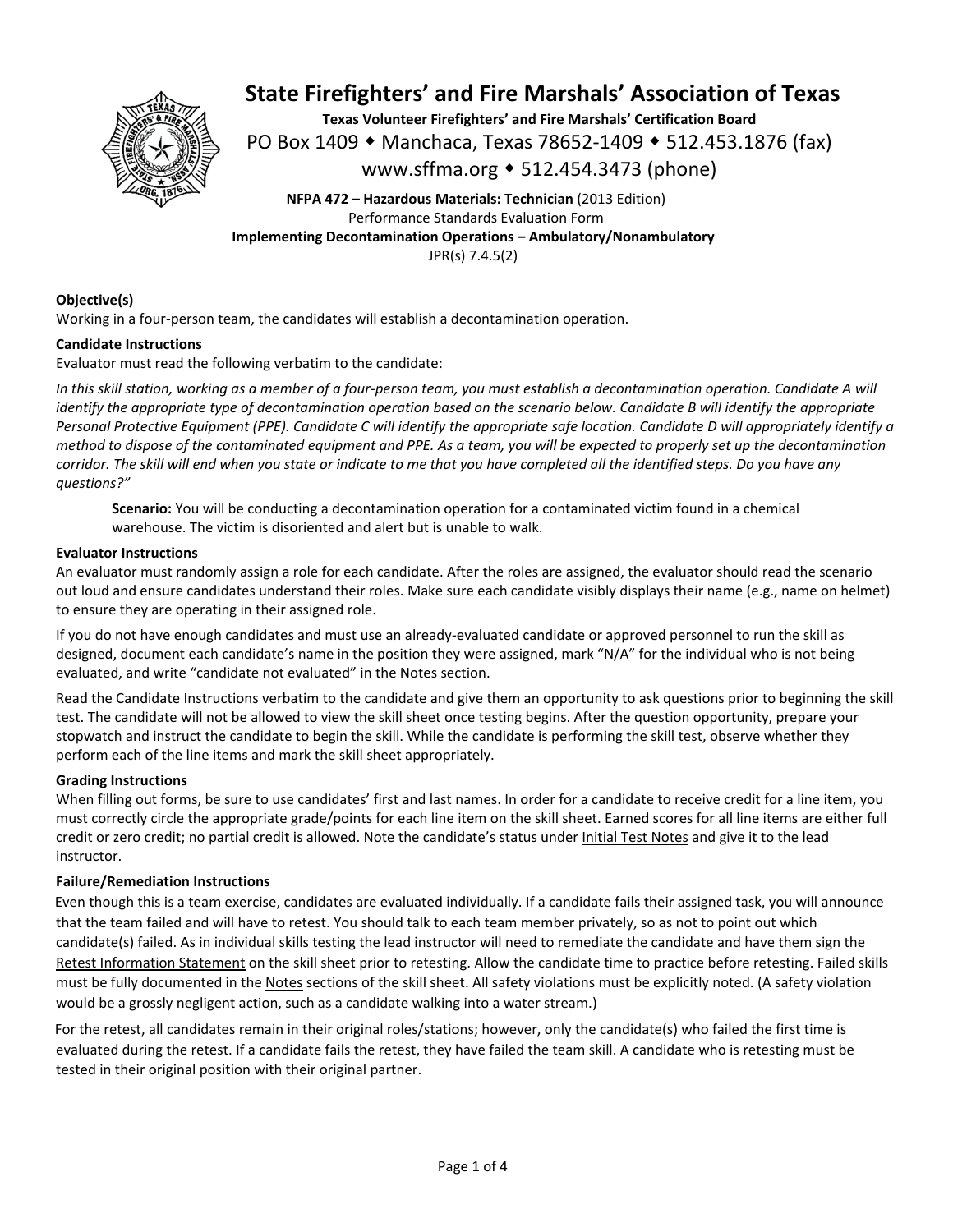

**Texas Volunteer Firefighters' and Fire Marshals' Certification Board**  PO Box 1409 ◆ Manchaca, Texas 78652-1409 ◆ 512.453.1876 (fax) www.sffma.org 512.454.3473 (phone)

**NFPA 472 – Hazardous Materials: Technician** (2013 Edition) Performance Standards Evaluation Form **Implementing Decontamination Operations – Ambulatory/Nonambulatory**  JPR(s) 7.4.5(2)

### **Preparation and Equipment**

Evaluation materials:

- Decontamination pools
- Tarp(s)
- Cones
- Brushes
- Sprayers
- Decontamination buckets
- Hose and nozzle and/or water curtain
- SKED or backboard
- Roller system
- Overpack drum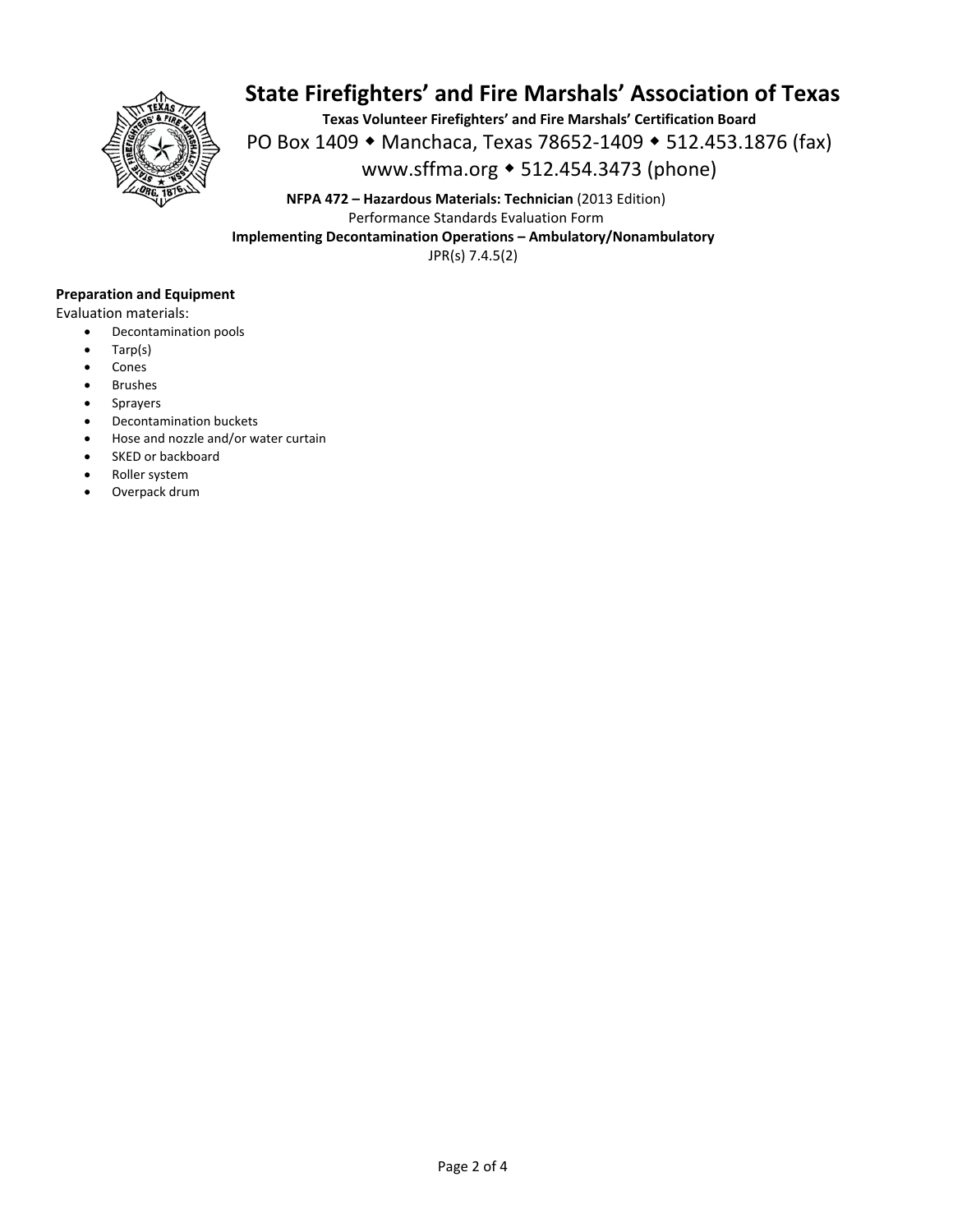

**Texas Volunteer Firefighters' and Fire Marshals' Certification Board** 

PO Box 1409 • Manchaca, Texas 78652-1409 • 512.453.1876 (fax)

www.sffma.org 512.454.3473 (phone)

### **NFPA 472 – Hazardous Materials: Technician** (2013 Edition) Performance Standards Evaluation Form **Implementing Decontamination Operations – Ambulatory/Nonambulatory**

JPR(s) 7.4.5(2)

| Evaluation Location:   |                               | Date: |  |  |
|------------------------|-------------------------------|-------|--|--|
| Evaluator 1 Name:      | Retest Evaluator 1 Name:      |       |  |  |
| Evaluator 1 Signature: | Retest Evaluator 1 Signature: |       |  |  |
| Evaluator 2 Name:      | Retest Evaluator 2 Name:      |       |  |  |
| Evaluator 2 Signature: | Retest Evaluator 2 Signature: |       |  |  |
|                        |                               |       |  |  |

Evaluators may not evaluate a skill if a conflict of interest exists. A conflict may be defined as an interest that affects, or appears likely to affect the judgment or conduct of an individual associated with the skills testing process. An evaluator may not participate in the skills testing process for an immediate family member, classmate, or if the evaluator was the class instructor for the skill.

### **Skill Performance Criteria: Implementing Decontamination Operations – Ambulatory/Nonambulatory**

| <b>Candidate A:</b>                                                                    |                                                                                                                                                                                                                                                                                     |             |      |      |               |
|----------------------------------------------------------------------------------------|-------------------------------------------------------------------------------------------------------------------------------------------------------------------------------------------------------------------------------------------------------------------------------------|-------------|------|------|---------------|
| Properly identifies type of decontamination (i.e., technical or mass)                  |                                                                                                                                                                                                                                                                                     | Pass        | Fail | Pass | Fail          |
| <b>Overall Performance Rating:</b> (Pass = must correctly perform all Pass/Fail items) |                                                                                                                                                                                                                                                                                     | <b>Pass</b> | Fail | Pass | Fail          |
| <b>Candidate A Initial Test Notes:</b>                                                 | <b>RETEST INFORMATION</b><br>It is very important that you, as an examinee, understand the number of<br>attempts allowed on the performance skills examination. You are allowed<br>only one retest for each failed skill station.<br>understand the above information on retesting. |             |      |      |               |
| <b>Candidate A Retest Notes:</b>                                                       |                                                                                                                                                                                                                                                                                     |             |      |      | have read and |
|                                                                                        | $\Box$ I have received sufficient retraining and remediation.                                                                                                                                                                                                                       |             |      |      |               |
|                                                                                        | <b>Signature</b>                                                                                                                                                                                                                                                                    |             |      | Date |               |

| <b>Candidate B:</b>                                                                    |                                                                                                                                                                                                                                   |      |      |      |      |
|----------------------------------------------------------------------------------------|-----------------------------------------------------------------------------------------------------------------------------------------------------------------------------------------------------------------------------------|------|------|------|------|
| Properly identifies the correct level of PPE for decontamination operations            |                                                                                                                                                                                                                                   | Pass | Fail | Pass | Fail |
| <b>Overall Performance Rating:</b> (Pass = must correctly perform all Pass/Fail items) |                                                                                                                                                                                                                                   | Pass | Fail | Pass | Fail |
| <b>Candidate B Initial Test Notes:</b>                                                 | <b>RETEST INFORMATION</b><br>It is very important that you, as an examinee, understand the number of<br>attempts allowed on the performance skills examination. You are allowed<br>only one retest for each failed skill station. |      |      |      |      |
| <b>Candidate B Retest Notes:</b>                                                       | have read and<br>understand the above information on retesting.                                                                                                                                                                   |      |      |      |      |
|                                                                                        | $\Box$ I have received sufficient retraining and remediation.                                                                                                                                                                     |      |      |      |      |
|                                                                                        | <b>Signature</b>                                                                                                                                                                                                                  |      |      | Date |      |